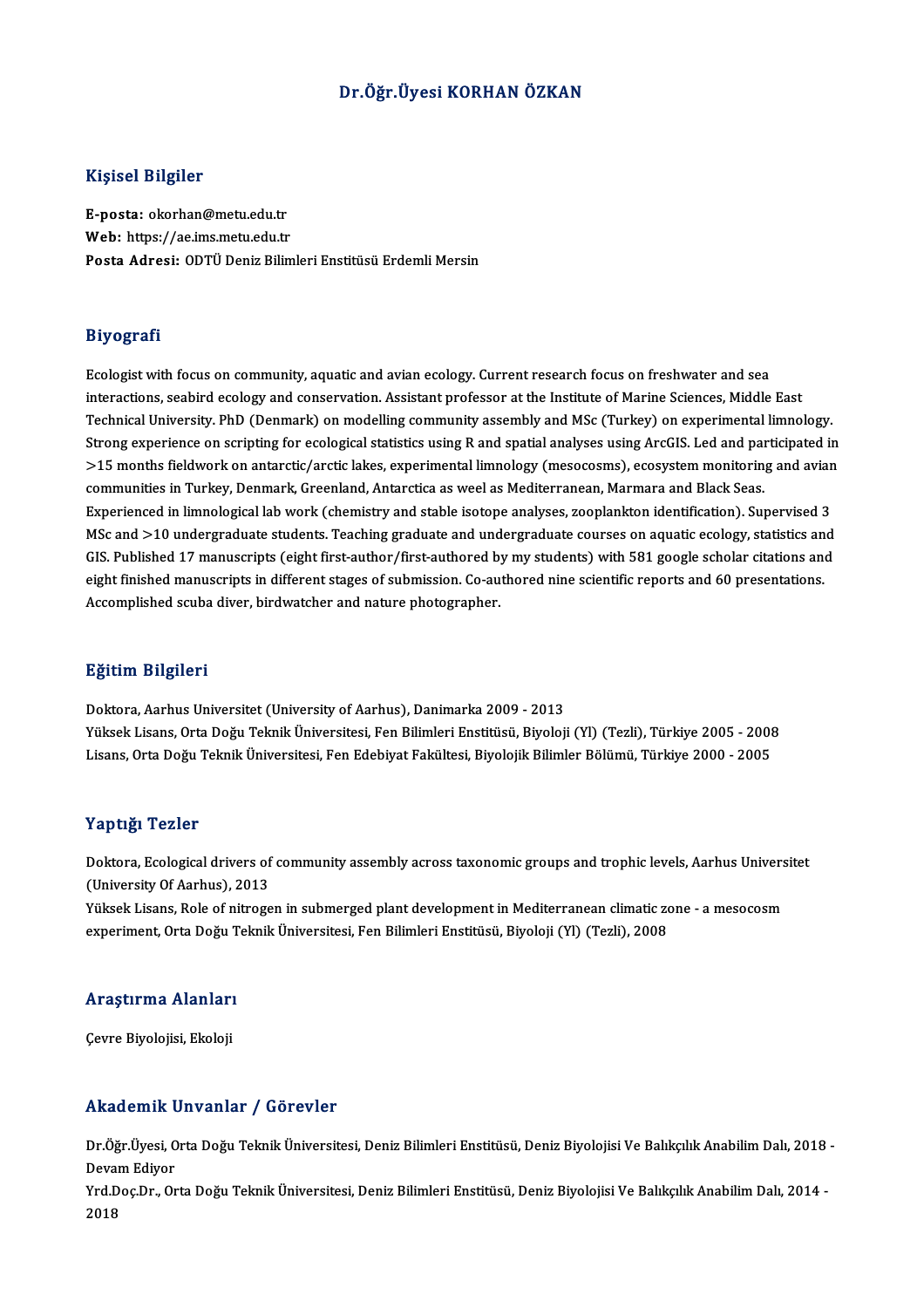#### Akademik İdari Deneyim

**Akademik İdari Deneyim**<br>Uygulama ve Araştırma Merkezi Yönetim Kurulu Üyesi, Orta Doğu Teknik Üniversitesi, Fen Edebiyat Fakültesi, Biyolojik<br>Bilimler Bölümü, 2019, Davam Ediyer III.<br>Uygulama ve Araştırma Merkezi Yöneti<br>Bilimler Bölümü, 2018 - Devam Ediyor<br>Vönetim Kurulu Üyesi, Orta Değu Tekni Uygulama ve Araştırma Merkezi Yönetim Kurulu Üyesi, Orta Doğu Teknik Üniversitesi, Fen Edebiyat Fakültesi, Biyoloji<br>Bilimler Bölümü, 2018 - Devam Ediyor<br>Yönetim Kurulu Üyesi, Orta Doğu Teknik Üniversitesi, Deniz Bilimleri

Bilimler Bölümü, 2018 - De<br>Yönetim Kurulu Üyesi, Orta<br>Dalı, 2015 - Devam Ediyor Dalı, 2015 - Devam Ediyor<br>Yönetilen Tezler

Yönetilen Tezler<br>ÖZKAN K., Breeding marine birds in the Southeast Mediterranean coasts of anatolia: Habitat population size relationship,<br>and genetic structure of threetened audeuin's gull population. Välgel: Lisans, B.CAČ and geneticar and and the southeast Mediterranean coasts of anatolia: Habitat population<br>and genetic structure of threatened audouin's gull population, Yüksek Lisans, B.ÇAĞRI(Öğrenci), 2018<br>ÖZKAN K. Genetic structure and b ÖZKAN K., Breeding marine birds in the Southeast Mediterranean coasts of anatolia: Habitat population size relation<br>and genetic structure of threatened audouin's gull population, Yüksek Lisans, B.ÇAĞRI(Öğrenci), 2018<br>ÖZKAN and genetic structure of threatened audouin's gull population, Yüksek Lisans, B.ÇAĞRI(Öğrenci), 2018<br>ÖZKAN K., Genetic structure and hatchling behavior of sea turtle populations in the Eastern Mediterranean, Yüksek<br>Lisans,

BEKLİOĞLU M., ÖZKAN K., Elucidating the patterns in mid-winter waterbird surveys by using climate, lake water level changes and macrophyte records, Yüksek Lisans, İ.KAAN(Öğrenci), 2017

## JüriÜyelikleri

**Jüri Üyelikleri**<br>Tez Savunma (Yüksek Lisans), Tez Savunma (Yüksek Lisans), Orta Doğu Teknik Üniversitesi, Eylül, 2019<br>Pektere Yeterlik Smayı, Pektere Yeterlik Smayı, Orta Doğu Teknik Üniversitesi, Haziran, 2019 yarr Oyommorr<br>Tez Savunma (Yüksek Lisans), Tez Savunma (Yüksek Lisans), Orta Doğu Teknik Üniversitesi, E<br>Doktora Yeterlik Sınavı, Doktora Yeterlik Sınavı, Orta Doğu Teknik Üniversitesi, Haziran, 2019<br>Ödül, Ekoloji ve Eynim Tez Savunma (Yüksek Lisans), Tez Savunma (Yüksek Lisans), Orta Doğu Teknik Üniversitesi, Eylül, 2019<br>Doktora Yeterlik Sınavı, Doktora Yeterlik Sınavı, Orta Doğu Teknik Üniversitesi, Haziran, 2019<br>Ödül, Ekoloji ve Evrimsel Doktora Yeterlik Sınavı, Doktora Yeterlik Sınavı, Orta Doğu Teknik Üniversitesi, Haziran, 2019<br>Ödül, Ekoloji ve Evrimsel Biyoloji Derneği Öğrenci ödül Komitesi Üyeliği, Ekoloji ve Evrimsel Biyoloji Derneği, Ocak, 2019<br>Dokt Doktora Tez İzleme Komitesi (TİK) Üyeliği, Doktora Tez İzleme Komitesi (TİK) Üyeliği, Ankara Üniversitesi, Aralık, 2017<br>Tasarladığı Dersler

Özkan K., Introduction to GIS, Yüksek Lisans, 2014 - 2015 Özkan K., Programming in R for Marine Sciences, Yüksek Lisans, 2014 - 2015

## SCI, SSCI ve AHCI İndekslerine Giren Dergilerde Yayınlanan Makaleler

CI, SSCI ve AHCI İndekslerine Giren Dergilerde Yayınlanan Makaleler<br>I. Increased Water Abstraction and Climate Change Have Substantial Effect on Morphometry, Salinity,<br>And Pietis Communities in Lakes: Examples from the Sem and a communities in the Seminated Communities in Lakes: Examples from the Semi-Arid Burdur Basin (Turkey)<br>and Biotic Communities in Lakes: Examples from the Semi-Arid Burdur Basin (Turkey)<br>Colak M. A. Ottas B. ÖZCENCU LK. Increased Water Abstraction and Climate Change Have Substantial Effect on Morphometry, Salinity<br>and Biotic Communities in Lakes: Examples from the Semi-Arid Burdur Basin (Turkey)<br>Colak M. A. , Oztas B., ÖZGENCİL İ. K. , So and Biotic Communitie<br>Colak M. A. , Oztas B., ÖZG<br>TAVŞANOĞLU Ü. N. , et al.<br>WATER .silt 14, 88,8,2022 Colak M. A. , Oztas B., ÖZGENCİL İ. K. , Soyluer M., Korkma:<br>TAVŞANOĞLU Ü. N. , et al.<br>WATER, cilt.14, sa.8, 2022 (SCI İndekslerine Giren Dergi)<br>Stratification atronath and light alimate evnlejn veı

- TAVŞANOĞLU Ü.N., et al.<br>WATER, cilt.14, sa.8, 2022 (SCI İndekslerine Giren Dergi)<br>II. Stratification strength and light climate explain variation in chlorophyll a at the continental scale in<br>A European multilake eurueu in WATER, cilt.14, sa.8, 2022 (SCI İndekslerine Giren Dergi)<br>Stratification strength and light climate explain varia<br>a European multilake survey in a heatwave summer<br>Ponis D. Mantrouki E. Maginnia D. E. Vashan D. Callaga L Stratification strength and light climate explain variation in chlorophyll a at the continental scale i<mark>i</mark><br>a European multilake survey in a heatwave summer<br>Donis D., Mantzouki E., Mcginnis D. F. , Vachon D., Gallego I., Gr a European multilake survey in a heatwave summer<br>Donis D., Mantzouki E., Mcginnis D. F. , Vachon D., Gallego I.,<br>Lurling M., et al. Donis D., Mantzouki E., Mcginnis D. F., Vachon D., Gallego I., Grossart H., Domis L. N. D. S., Teurlincx S., Seelen L., Lurling M., et al.<br>LIMNOLOGY AND OCEANOGRAPHY, cilt.66, sa.12, ss.4314-4333, 2021 (SCI İndekslerine Giren Dergi)<br>III. Decadal changes in size, salinity, waterbirds, and fish in lakes of the Konya Closed Basin, Turkey,<br>asso
- LIMNOLOGY AND OCEANOGRAPHY, cilt.66, sa.12, ss.4314-4333, 2021 (SCI Indekslerine Giren Dergi)<br>Decadal changes in size, salinity, waterbirds, and fish in lakes of the Konya Closed Basin, Turkey<br>associated with climate chang Decadal changes in size, salinity, waterbirds, and fish in lakes of the Konya Closed Basin, Turkey<br>associated with climate change and increasing water abstraction for agriculture<br>Yilmaz G., Colak M. A. , Özgencil I. K. , M associated with climate change and increasing water abstraction for agriculture Yilmaz G., Colak M. A. , Özgencil I. K. , Metin M., Korkmaz M., Ertugrul S., Soyluer M., Bucak T., Özkan K., et al. INLAND WATERS, cilt.11, sa.4, ss.538-555, 2021 (SCI İndekslerine Giren Dergi)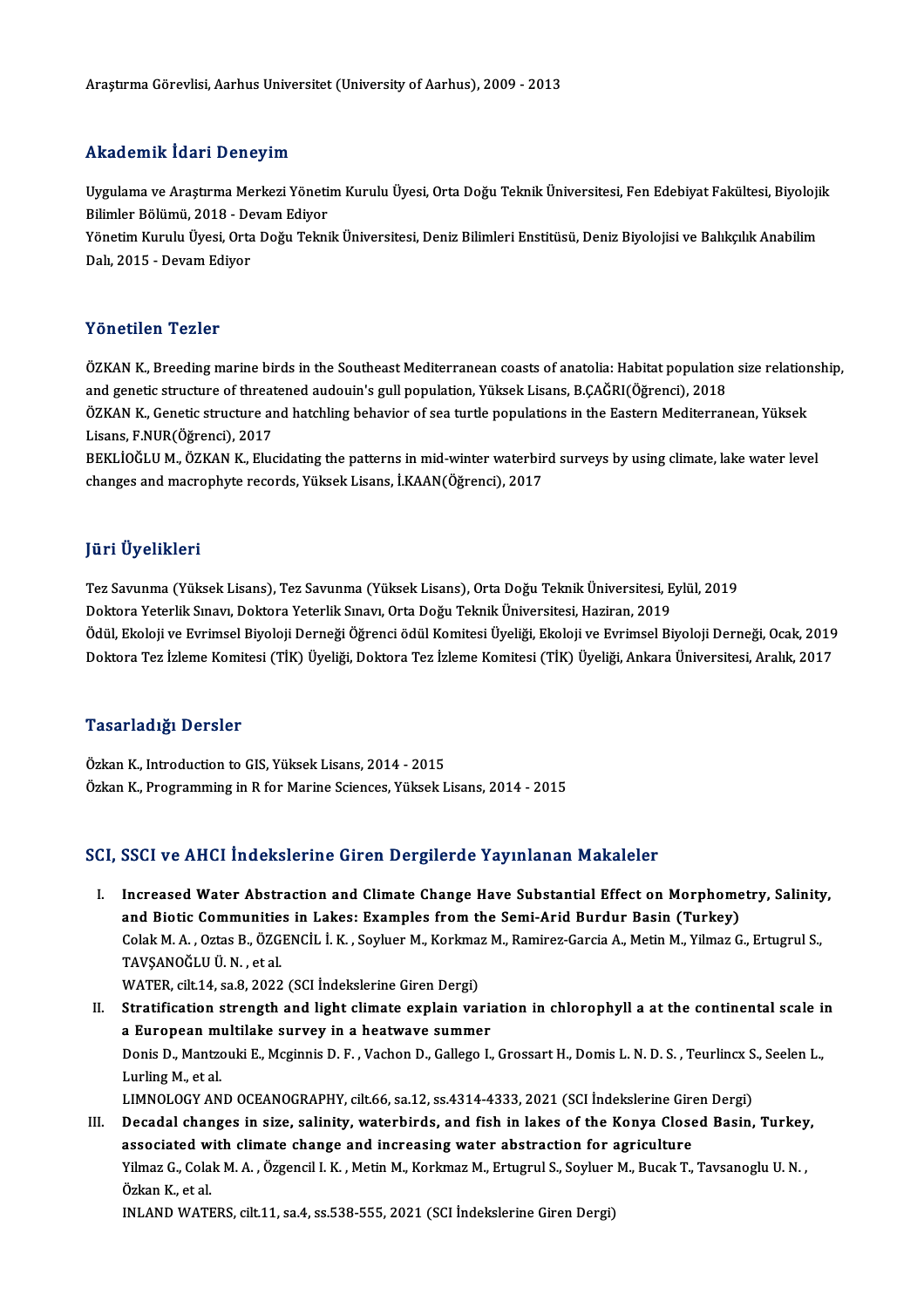- IV. Abiotic and biotic drivers of temporal dynamics in the spatial heterogeneity of zooplankton Abiotic and biotic drivers of temporal dynamics in the spat<br>communities across lakes in recovery from eutrophication<br>Fu H. Örkan K. Vuan G. Jahansson J. S. Sandarssand M. Lauridser Abiotic and biotic drivers of temporal dynamics in the spatial heterogeneity<br>communities across lakes in recovery from eutrophication<br>Fu H., Özkan K., Yuan G., Johansson L. S. , Søndergaard M., Lauridsen T. L. , Jeppesen E communities across lakes in recovery from eutrophication<br>Fu H., Özkan K., Yuan G., Johansson L. S. , Søndergaard M., Lauridsen T. L. , Jeppesen E. V. Patterns of Seasonal Stability of Lake Phytoplankton Mediated by Resource and Grazer Control<br>During Two Decades of Re-oligotrophication Science of the Total Environment, cilt.778, 2021 (SCI Indekslerine Giren Dergi) Patterns of Seasonal Stability of Lake Phytoplankton Mediated by Resource<br>During Two Decades of Re-oligotrophication<br>Fu H., Yuan G., Özkan K., Johansson L. S. , Sondergaard M., Lauridsen T. L. , Jeppesen E.<br>Feosystems sit During Two Decades of Re-oligotrophication<br>Fu H., Yuan G., Özkan K., Johansson L. S. , Sondergaard M., Lauridsen T. L. , Jeppesen<br>Ecosystems, cilt.24, sa.4, ss.911-925, 2021 (SCI Expanded İndekslerine Giren Dergi)<br>The resp Fu H., Yuan G., Özkan K., Johansson L. S. , Sondergaard M., Lauridsen T. L. , Jeppesen E.<br>Ecosystems, cilt.24, sa.4, ss.911-925, 2021 (SCI Expanded Indekslerine Giren Dergi)<br>VI. The response of Tufted Ghost Crab, Ocypode c Ecosystems, cilt.24, sa.4, ss.911-925, 2021 (SCI Expanded The response of Tufted Ghost Crab, Ocypode curs<br>urbanized coast with small-scale protected zones<br>Pel M. Cegri Vapan P. ÖZKAN K The response of Tufted Ghos<br>urbanized coast with small-s<br>Bal M., Cagri Yapan B., ÖZKAN K.<br>7001 OCV IN TUE MIDDLE FAST urbanized coast with small-scale protected zones<br>Bal M., Cagri Yapan B., ÖZKAN K.<br>ZOOLOGY IN THE MIDDLE EAST, cilt.67, sa.1, ss.32-41, 2021 (SCI İndekslerine Giren Dergi) Bal M., Cagri Yapan B., ÖZKAN K.<br>ZOOLOGY IN THE MIDDLE EAST, cilt.67, sa.1, ss.32-41, 2021 (SCI İndekslerine Giren Dergi)<br>VII. Seasonal and long-term trends in the spatial heterogeneity of lake phytoplankton communitie two decades of restoration and climate change Seasonal and long-term trends in the spatial heterogeneity of lake phytopla<br>two decades of restoration and climate change<br>Fu H., Yuan G., Özkan K., Johansson L. S. , Søndergaard M., Lauridsen T. L. , Jeppesen E.<br>Sejange of Fu H., Yuan G., Özkan K., Johansson L. S., Søndergaard M., Lauridsen T. L., Jeppesen E. VIII. Changes in functional composition and diversity of waterbirds: The roles of water level and<br>submerged macrophytes Science of the Total Environment, cilt.748, 2020 (SCI Indekslerine Giren Dergi) Özgencil I.K., Beklioğlu M., Özkan K., Tavşanoğlu Ç., Fattorini N. Freshwater Biology, cilt.65, sa.11, ss.1845-1857, 2020 (SCI Expanded İndekslerine Giren Dergi) Özgencil I. K., Beklioğlu M., Özkan K., Tavşanoğlu Ç., Fattorini N.<br>Freshwater Biology, cilt.65, sa.11, ss.1845-1857, 2020 (SCI Expanded İndekslerine Giren Dergi)<br>IX. Influences of climate and nutrient enrichment on the mu Freshwater Biology, cilt.65, sa.11, ss.1845-1857, 2020 (SCI Expanded İndekslerine Giren Dergi)<br>Influences of climate and nutrient enrichment on the multiple trophic levels of Turkish shallow lakes<br>Beklioğlu M., Bucak T., L I<mark>nflu</mark><br>Bekli<br>et al.<br>INLA Beklioğlu M., Bucak T., Levi E. E. , Erdogan S., Ozen A., Filiz N., Bezirci G., Cakiroglu A. I. , Tavsanoglu U. N. , Gökçe D.,<br>et al. et al.<br>INLAND WATERS, cilt.10, sa.2, ss.173-185, 2020 (SCI İndekslerine Giren Dergi)<br>X. Using an in-situ infra-red camera system for sea turtle hatchling emergence monitoring<br>Oğul E.N. Huber E. Ciban S. Duggun K. KIDEVS A. INLAND WATERS, cilt.10, sa.2, ss.173-185, 2020 (SCI İndekslerine Giren Dergi)<br>Using an in-situ infra-red camera system for sea turtle hatchling emerge<br>Oğul F.N., Huber F., Cihan S., Duzgun K., KIDEYŞ A. E., ÖZKAN K.<br>ACTA H Using an in-situ infra-red camera system for sea turtle hatchling emerger<br>Oğul F. N. , Huber F., Cihan S., Duzgun K., KIDEYŞ A. E. , ÖZKAN K.<br>ACTA HERPETOLOGICA, cilt.14, sa.1, ss.43-49, 2019 (SCI İndekslerine Giren Dergi) Oğul F. N. , Huber F., Cihan S., Duzgun K., KIDEYŞ A. E. , ÖZKAN K.<br>ACTA HERPETOLOGICA, cilt.14, sa.1, ss.43-49, 2019 (SCI İndekslerine Giren Dergi)<br>XI. Data Descriptor: A European Multi Lake Survey dataset of environm ACTA HERPETOLOGICA, cilt.14<br>Data Descriptor: A Europe<br>pigments and cyanotoxins<br>MANTZOUKI E CAMPPELL L Data Descriptor: A European Multi Lake Survey dataset of environmental variables, phytoplankton<br>pigments and cyanotoxins<br>MANTZOUKİ E., CAMPBELL J., van Loon E., VİSSER P., KONSTANTİNOU I., ANTONİOU M., GİULİANİ G., MACHADO pigments and cyanotoxins<br>MANTZOUKİ E., CAMPBELL J., van Loon E., VİSSER P., KONSTANTİNOU I., ANTONİOU M., GİULİANİ G., MACHADO-<br>VİEİRA D., de Oliveira A. G. , Maronic D. S. , et al. SCIENTIFIC DATA, cilt.5, 2018 (SCI İndekslerine Giren Dergi) XII. Temperature Effects Explain Continental Scale Distribution of Cyanobacterial Toxins SCIENTIFIC DATA, cilt.5, 2018 (SCI İndekslerine Giren Dergi)<br>Temperature Effects Explain Continental Scale Distribution of Cyanobacterial Toxins<br>MANTZOUKİ E., LURLİNG M., FASTNER J., DOMİS L. d. S. , WİLK-WOZNİAK E., KOREİ S.,VerstijnenY.,KRZTONW.,etal. MANTZOUKİ E., LURLİNG M., FASTNER J., DOMİS L. d. S. , V<br>S., Verstijnen Y., KRZTON W., et al.<br>TOXINS, cilt.10, sa.4, 2018 (SCI İndekslerine Giren Dergi)<br>Besteration of Eutrophia Lakes with Elustuating W S., Verstijnen Y., KRZTON W., et al.<br>TOXINS, cilt.10, sa.4, 2018 (SCI Indekslerine Giren Dergi)<br>XIII. Restoration of Eutrophic Lakes with Fluctuating Water Levels: A 20-Year Monitoring Study of Two<br>Inter Connected Lake TOXINS, cilt.10, sa.4, 2018 (SCI İndekslerine Giren Dergi)<br>Restoration of Eutrophic Lakes with Fluctuating Water Levels: A 20-Year Monitoring Study of Tw<br>Inter-Connected Lakes<br>BEKLİOĞLU M., Bucak T., Coppens J., Bezirci G. Restoration of Eutrophic Lakes with Fluctuating Water Levels: A 20-Year Monitoring Study of Tw<br>Inter-Connected Lakes<br>BEKLİOĞLU M., Bucak T., Coppens J., Bezirci G., Tavsanoglu U.N. , Cakiroglu A. I. , Levi E. E. , Erdogan Inter-Connected Lakes<br>BEKLİOĞLU M., Bucak T., (<br>ÖZKAN K., et al. WATER, cilt.9, sa.2, 2017 (SCI İndekslerine Giren Dergi) ÖZKAN K., et al.<br>WATER, cilt.9, sa.2, 2017 (SCI İndekslerine Giren Dergi)<br>XIV. Long-Term Trends and Temporal Synchrony in Plankton Richness, Diversity and Biomass Driven by<br>Pe Oligatrophication and Climate agrees 17 Da WATER, cilt.9, sa.2, 2017 (SCI İndekslerine Giren Dergi)<br>Long-Term Trends and Temporal Synchrony in Plankton F<br>Re-Oligotrophication and Climate across 17 Danish Lakes<br>Özkan K. Jannesen E. Davidsen T. A., Bierring B. Johans Long-Term Trends and Temporal Synchrony in Plankton Richness, Diversity and Biomass Driven<br>Re-Oligotrophication and Climate across 17 Danish Lakes<br>Özkan K., Jeppesen E., Davidson T. A. , Bjerring R., Johansson L. S. , Sond Re-Oligotrophication and Climate across 17 Danish Lakes<br>Özkan K., Jeppesen E., Davidson T. A. , Bjerring R., Johansson L. S. , Sondergaard M., Lauridsen T. L. , Svenning J.<br>WATER, cilt.8, 2016 (SCI İndekslerine Giren Dergi Özkan K., Jeppesen E., Davidson T. A., Bjerring R., Johansson L. S., Sondergaard M., Lau WATER, cilt.8, 2016 (SCI İndekslerine Giren Dergi)<br>XV. Factors influencing nitrogen processing in lakes: an experimental approach<br>Qle WATER, cilt.8, 2016 (SCI İndekslerine Giren Dergi)<br>Factors influencing nitrogen processing in lakes: an experimental approach<br>Olsen S., Jeppesen,Jeppesen E., Moss B., Ozkan K., Beklioğlu M., Feuchtmayr H., Gonzalez Sagrari Factors influencing nitroger<br>Olsen S., Jeppesen,Jeppesen E., I<br>Larsen S., Lauridsen T. S. , et al.<br>EPESUWATER PIOLOCY si<sup>1</sup>560</sub> Olsen S., Jeppesen,Jeppesen E., Moss B., Ozkan K., Beklioğlu M., Feuchtmayr H., Gor<br>Larsen S., Lauridsen T. S. , et al.<br>FRESHWATER BIOLOGY, cilt.60, ss.646-662, 2015 (SCI İndekslerine Giren Dergi)<br>Crees taxan sangruange in Larsen S., Lauridsen T. S. , et al.<br>FRESHWATER BIOLOGY, cilt.60, ss.646-662, 2015 (SCI İndekslerine Giren Dergi)<br>XVI. Cross-taxon congruence in lake plankton largely independent of environmental gradients
- Özkan K., Jeppesen E., Davidson T. A., Sondergaard M., Lauridsen T. L., Bjerring R., Johansson L. S., Svenning J.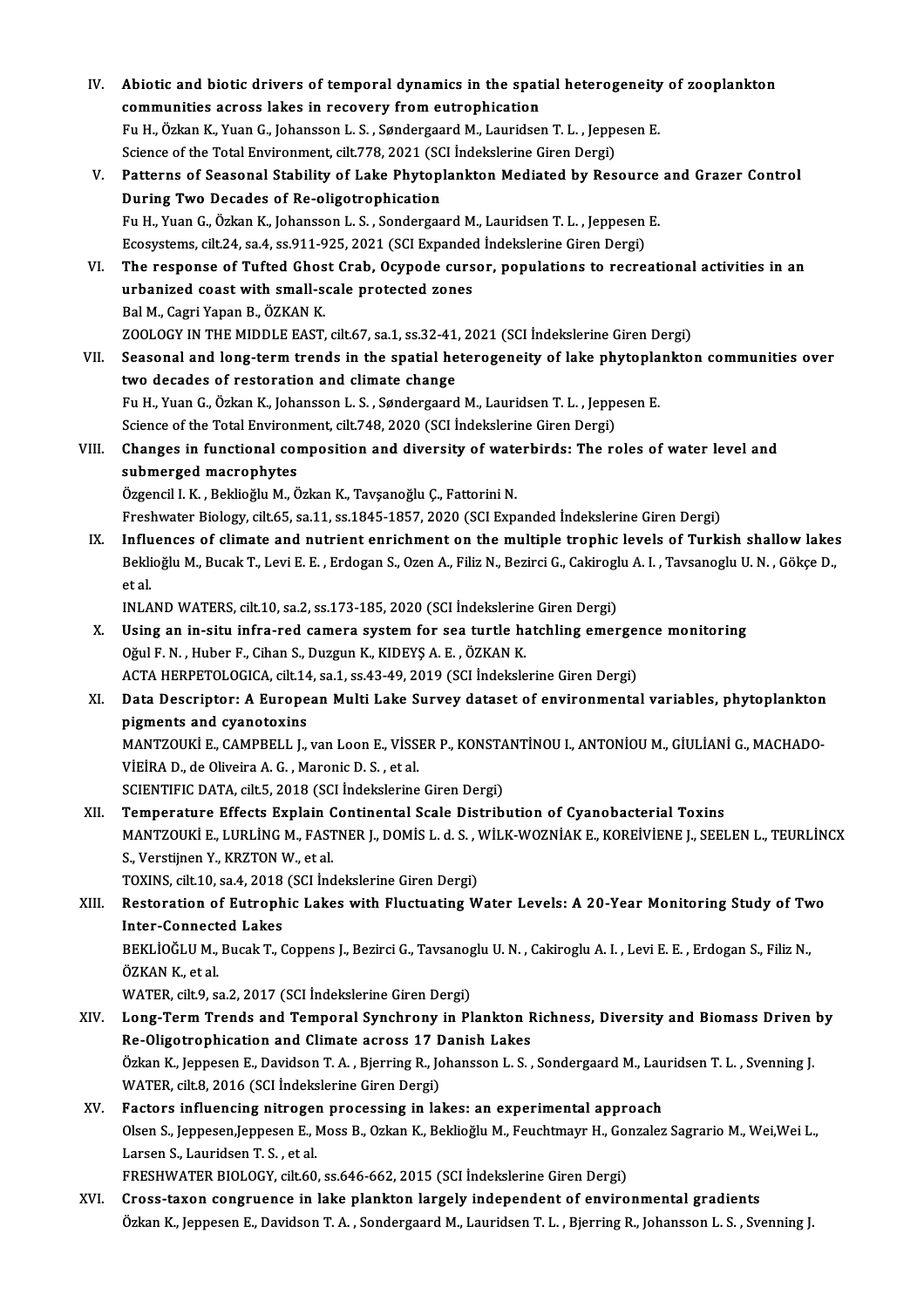ECOLOGY, cilt.95, ss.2778-2788, 2014 (SCI İndekslerine Giren Dergi)<br>Fish determine magnejnyentebrata food webs and assembles

ECOLOGY, cilt.95, ss.2778-2788, 2014 (SCI İndekslerine Giren Dergi)<br>XVII. Fish determine macroinvertebrate food webs and assemblage structure in Greenland subarctic ECOLOGY<br>Fish det<br>streams Fish determine macroinvertebrate food webs and assemblage structure in Greenland subarcti<br>streams<br>Gonzalez-Bergonzoni I., Landkildehus F., Meerhoff M., Lauridsen T. L. , Özkan K., Davidson T. A. , Mazzeo N.,<br>Jannesen F

<mark>streams</mark><br>Gonzalez-Be<br>Jeppesen E.<br>ΕΡΕΞΗΜΑΤ Gonzalez-Bergonzoni I., Landkildehus F., Meerhoff M., Lauridsen T. L. , Özkan K., Dav<br>Jeppesen E.<br>FRESHWATER BIOLOGY, cilt.59, ss.1830-1842, 2014 (SCI İndekslerine Giren Dergi)<br>Contrasting relas of water shemistry, Jako me

- Jeppesen E.<br>FRESHWATER BIOLOGY, cilt.59, ss.1830-1842, 2014 (SCI İndekslerine Giren Dergi)<br>XVIII. Contrasting roles of water chemistry, lake morphology, land-use, climate and spatial processes in<br>driving phytoplankton rich FRESHWATER BIOLOGY, cilt59, ss.1830-1842, 2014 (SCI Indeks<br>Contrasting roles of water chemistry, lake morphology, l<br>driving phytoplankton richness in the Danish landscape<br>Ozkap K. Jappesen E. Sonderseard M. Lauridsen T. L. Contrasting roles of water chemistry, lake morphology, land-use, climate<br>driving phytoplankton richness in the Danish landscape<br>Özkan K., Jeppesen E., Sondergaard M., Lauridsen T. L. , Liboriussen L., Svenning J.<br>HYDROPIOL driving phytoplankton richness in the Danish landscape<br>Özkan K., Jeppesen E., Sondergaard M., Lauridsen T. L. , Liboriussen L., Sven<br>HYDROBIOLOGIA, cilt.710, ss.173-187, 2013 (SCI İndekslerine Giren Dergi)<br>Environmental sp Özkan K., Jeppesen E., Sondergaard M., Lauridsen T. L. , Liboriussen L., Svenning J.<br>HYDROBIOLOGIA, cilt.710, ss.173-187, 2013 (SCI İndekslerine Giren Dergi)<br>XIX. Environmental species sorting dominates forest-bird communi
- HYDROBIOLOGIA, cilt.710, ss.173<br>Environmental species sortin<br>Özkan K., Svenning J., Jeppesen E.<br>JOUPNAL OF ANIMAL ECOLOCY Environmental species sorting dominates forest-bird community assembly acr<br>Özkan K., Svenning J., Jeppesen E.<br>JOURNAL OF ANIMAL ECOLOGY, cilt.82, ss.266-274, 2013 (SCI İndekslerine Giren Dergi)<br>Piemeninulation as a Bestans Özkan K., Svenning J., Jeppesen E.<br>JOURNAL OF ANIMAL ECOLOGY, cilt.82, ss.266-274, 2013 (SCI İndekslerine Giren Dergi)<br>XX. Biomanipulation as a Restoration Tool to Combat Eutrophication: Recent Advances and Future<br>Chal JOURNAL OF<br>Biomanipul<br>Challenges<br>Jonnesen F

Biomanipulation as a Restoration Tool to Combat Eutrophication: Recent Advances and Future<br>Challenges<br>Jeppesen E., Sondergaard M., Lauridsen T. L. , Davidson T. A. , Liu Z., Mazzeo N., Trochine C., ÖZKAN K., Jensen H. S. , Challenges<br>Jeppesen E., Sc<br>Trolle D., et al.<br>ADVANCES IN Jeppesen E., Sondergaard M., Lauridsen T. L. , Davidson T. A. , Liu Z., Mazzeo N., Trochine C., ÖZKAN K., Jenser<br>Trolle D., et al.<br>ADVANCES IN ECOLOGICAL RESEARCH, VOL 47: GLOBAL CHANGE IN MULTISPECIES SYSTEMS, PT 2, cilt.

Trolle D., et al.<br>ADVANCES IN ECOLOGICAL RESEARCH, VOL 47: GLOBAL CHANGE IN MULTISPECIES SYSTEMS, PT 2, cilt.47,<br>ss.411-428, 2012 (SCI İndekslerine Giren Dergi) ADVANCES IN ECOLOGICAL RESEARCH, VOL 47: GLOBAL CHANGE IN MULTISPECIES SYSTEMS, PT 2, cilt.47,<br>ss.411-428, 2012 (SCI Indekslerine Giren Dergi)<br>XXI. Climate change effects on nitrogen loading from cultivated catchments in E

ss.411-428, 2012 (SCI Indekslerine Giren Dergi)<br>Climate change effects on nitrogen loading from cultivated of<br>nitrogen retention, ecological state of lakes and adaptation<br>Jonnesen Jennesen E. Kronveng B. Olesen J. E., Aude Climate change effects on nitrogen loading from cultivated catchments in Europe: implication<br>nitrogen retention, ecological state of lakes and adaptation<br>Jeppesen,Jeppesen E., Kronvang B., Olesen J. E. , Audet J., Sonderga nitrogen retention, ecological state of lakes and adaptation<br>Jeppesen,Jeppesen E., Kronvang B., Olesen J. E. , Audet J., Sondergaard M., Hoffmann C. C. , Andersen H. E. ,<br>Lauridsen T. L. , Liboriussen L., Larsen S. E. , et Jeppesen,Jeppesen E., Kronvang B., Olesen J. E. , Audet J., Sondergaard M<br>Lauridsen T. L. , Liboriussen L., Larsen S. E. , et al.<br>HYDROBIOLOGIA, cilt.663, ss.1-21, 2011 (SCI İndekslerine Giren Dergi)<br>The respense of periph Lauridsen T. L. , Liboriussen L., Larsen S. E. , et al.<br>HYDROBIOLOGIA, cilt.663, ss.1-21, 2011 (SCI İndekslerine Giren Dergi)<br>XXII. The response of periphyton and submerged macrophytes to nitrogen and phosphorus loadin

HYDROBIOLOGIA, cilt.663, ss.1-21, 2011 (SCI İndeks)<br>The response of periphyton and submerged r<br>shallow warm lakes: a mesocosm experiment<br>Özkan K. Jannasan E. Jahanssan J. S., Bakhaslu M. The response of periphyton and submerged<br>shallow warm lakes: a mesocosm experiment<br>Özkan K., Jeppesen E., Johansson L. S., Beklıoglu M.<br>ERESHWATER RIOLOCY silt EE 82.2.88.462.475.20 shallow warm lakes: a mesocosm experiment<br>Özkan K., Jeppesen E., Johansson L. S. , Beklıoglu M.<br>FRESHWATER BIOLOGY, cilt.55, sa.2, ss.463-475, 2010 (SCI İndekslerine Giren Dergi)

## Diğer Dergilerde Yayınlanan Makaleler

- Iger Dergilerde Yayınlanan Makaleler<br>I. Salinization Increase due to Climate Change Will Have Substantial Negative Effects on Inland Waters:<br>A Cell for Multifeceted Bessarsh at the Lessl and Clabel Ssale A Bergherde Taymmandh Mahareter<br>Salinization Increase due to Climate Change Will Have Substan<br>A Call for Multifaceted Research at the Local and Global Scale Salinization Increase due to Climate Char<br>A Call for Multifaceted Research at the Le<br>Jeppesen E., Özkan K., Akyürek Z., Beklioğlu M.<br>The Innevation silt 1, se 2, 2020 (ESCI İndekalı A Call for Multifaceted Research at the Local and Global Scale<br>Jeppesen E., Özkan K., Akyürek Z., Beklioğlu M.<br>The Innovation, cilt.1, sa.2, 2020 (ESCI İndekslerine Giren Dergi)
- II. An avifaunal survey of the Istranca mountains turkish thrace novel breeding bird records including The Innovation, cilt.1, sa.2, 2020 (ESCI İndekslerine Giren Dergi)<br>An avifaunal survey of the Istranca mountains turkish thrace novel breeding<br>the first breeding record of Wood Warbler Phylloscopus sibilatrix in Turkey<br>Özk An avifa<br>the first<br>Özkan K.<br>Sandara the first breeding record of Wood Warbler Phylloscopus sibilatrix<br>Özkan K.<br>Sandgrouse, cilt.33, ss.163-173, 2011 (Diğer Kurumların Hakemli Dergileri)<br>Arshaeologisel Underwater Surveys of the Gilisian Goests in 2004.

Özkan K.<br>Sandgrouse, cilt.33, ss.163-173, 2011 (Diğer Kurumların Hakemli Dergileri)<br>III. Archaeological Underwater Surveys of the Cilician Coasts in 2004<br>Vellien E. Mart A. ÖZKAN K. Gödem T.E. Karban B. Murat B. Zereğlu I. Sandgrouse, cilt.33, ss.163-173, 2011 (Diğer Kurumların Hakemli Dergile:<br>Archaeological Underwater Surveys of the Cilician Coasts in 200<br>Volkan E., Mert A., ÖZKAN K., Çiğdem T E., Korhan B., Murat B., Zoroğlu L.<br>ANMED. sil III. Archaeological Underwater Surveys of the Cilician Coasts in 2004<br>Volkan E., Mert A., ÖZKAN K., Çiğdem T E., Korhan B., Murat B., Zoroğlu L.<br>ANMED, cilt.2005, 2005 (Hakemsiz Dergi)

#### Kitap & Kitap Bölümleri

Itap & Kitap Bölümleri<br>I. Trakus – Türkiye'nin Kuşları (Dalgıçgiller, Fırtınakırlangıcıgiller, Yelkovangiller, Batağangiller,<br>Flamingegiller) p & Artap Bora<br>Trakus – Türkiy<br>Flamingogiller) Trakus<br>Flaming<br>Özkan K.<br><sup>Trakus</sup> <mark>Flamingogiller)</mark><br>Özkan K.<br>Trakus – Türkiye'nin Kuşları, Ömer Furtun,Ahmet Karataş,Kiraz Erciyas Yavuz, Editör, Türkiye Şs Bankası Kültür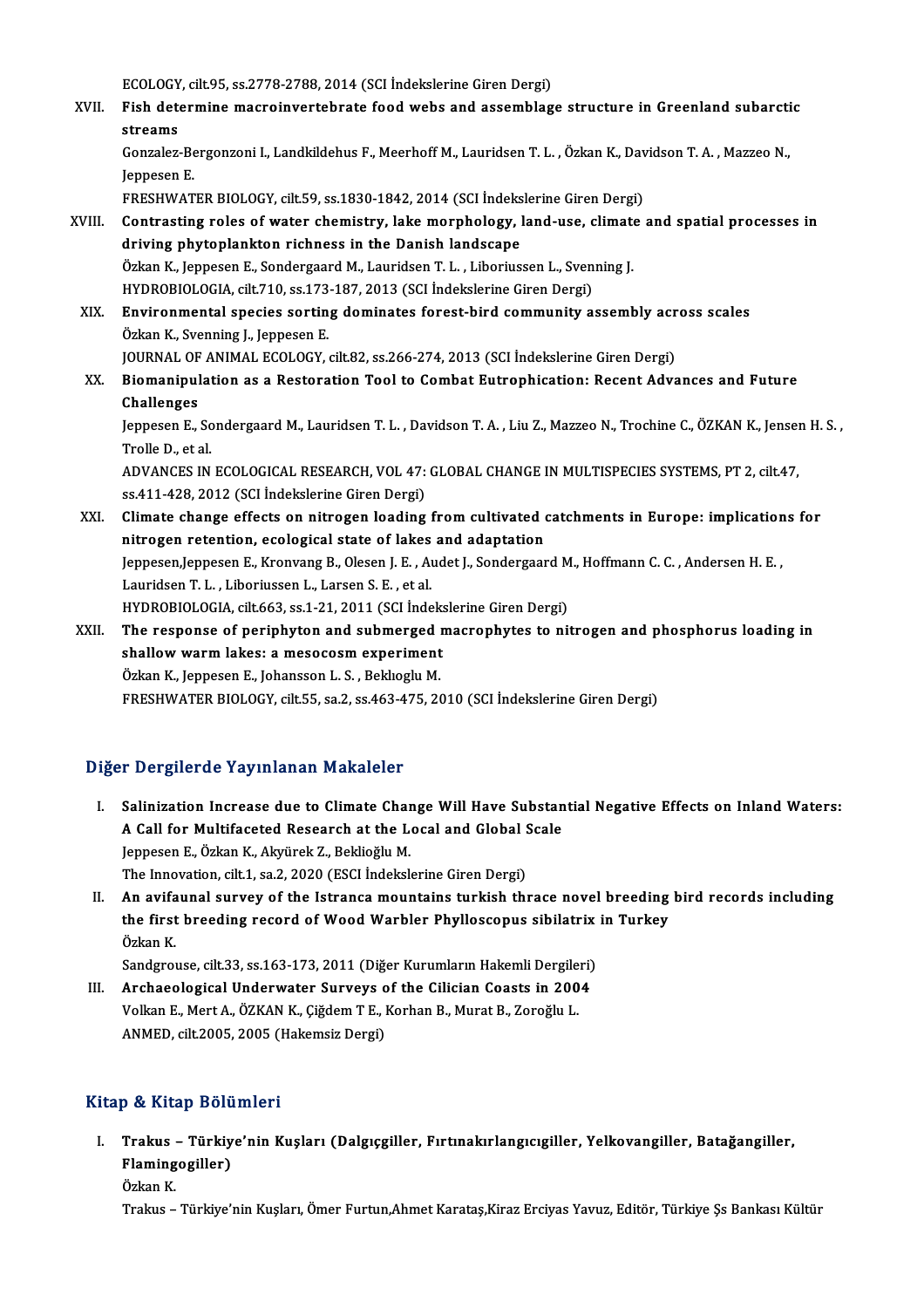Yayınları, İstanbul, ss.80-89,2021

Yayınları, İstanbul, ss.80-89, 2021<br>II. Marmara Denizi'nin Geçirdiği Biyojeokimyasal Değişimler Bağlamında 2021 Müsilaj Patlaması,<br>Güneel Beekklar ve Gözüm Önerileri Yayınları, İstanbul, ss.80-89, 2021<br>Marmara Denizi'nin Geçirdiği Biyoje<br>Güncel Baskılar ve Çözüm Önerileri<br><sup>Vüqel M. Örkan K. Fash B. A. Önek H. M</sub></sup> Marmara Denizi'nin Geçirdiği Biyojeokimyasal Değişimler Bağlamında 2021 Müsilaj Patlaması<br>Güncel Baskılar ve Çözüm Önerileri<br>Yücel M., Özkan K., Fach B. A. , Örek H., Mantıkçı M., Tezcan D., Akçay I., Özhan K., Arkin Ş. S.

Güncel Baskılar ve Çözüm Önerileri<br>Yücel M., Özkan K., Fach B. A. , Örek H., Mantıkçı M., Tezcan D., Akçay I., Özhan K., Arkin Ş. S. , Tuğrul S., et al.<br>Marmara Denizi'nin Ekolojisi: Deniz Salyası Oluşumu, Etkileşimleri ve Yücel M., Özkan K., Fach B. A., Örek H., Mantıkçı M., Tezcan D., Akçay I., Özhan K., Arkin Ş. S., Tuğrul S., et al. Marmara Denizi'nin Ekolojisi: Deniz Salyası Oluşumu, Etkileşimleri ve Çözüm Önerileri, Muzaffer Şeker, İzzet Ö<br>Editör, TÜBA, ss.249-268, 2021<br>III. MARMARA DENİZİ'NİN GEÇİRDİĞİ BİYOJEOKİMYASAL DEĞİŞİMLER BAĞLAMINDA 2021 MÜS

Editör, TÜBA, ss.249-268, 2021<br>MARMARA DENİZİ'NİN GEÇİRDİĞİ BİYOJEOKİMYASAL E<br>PATLAMASI, GÜNCEL BASKILAR VE ÇÖZÜM ÖNERİLERİ<br>YÜCEL M. ÖZKAN K. EACH B.A., ÖREK H. Mantika M. TEZCAN

PATLAMASI, GÜNCEL BASKILAR VE ÇÖZÜM ÖNERİLERİ<br>YÜCEL M., ÖZKAN K., FACH B. A. , ÖREK H., Mantıkçı M., TEZCAN D., AKÇAY İ., ÖZHAN K., ARKIN Ş. S. , TUĞRUL S., et<br>al **PA**<br>YÜ<br>al YÜCEL M., ÖZKAN K., FACH B. A. , ÖREK H., Mantıkçı M., TEZCAN D., AKÇAY İ., ÖZHAN K., ARKIN Ş. S. , TUĞR<br>al.<br>Marmara Denizi'nin Ekolojisi: Deniz Salyası Oluşumu, Etkileşimleri ve Çözüm Önerileri, Öztürk İzzet; Şeker<br>Muzaff

al.<br>Marmara Denizi'nin Ekolojisi: Deniz Salyası Oluşun<br>Muzaffer, Editör, TÜBA, Ankara, ss.249-279, 2021<br>Kanarlı İsatan Muzaffer, Editör, TÜBA, Ankara, ss.249-279, 2021<br>IV. Kararlı İzotop

KaymakN.,ÇakıroğluA. I. ,ÖzkanK.,AkinŞ.

Kararlı İzotop<br>Kaymak N., Çakıroğlu A. I. , Özkan K., Akin Ş.<br>Tatlısu Ekosistemlerinde Arazi ve Laboratuvar Yöntemleri, Ülkü Nihan Tavşanoğlu,Gökben Başaran Kankılıç,Şeyda<br>Erdoğan Editör Nobel Yaun Doğtum Ankara, çe 331, 2 Kaymak N., Çakıroğlu A. I. , Özkan K., Akin Ş.<br>Tatlısu Ekosistemlerinde Arazi ve Laboratuvar Yöntemleri, Ülkü l<br>Erdoğan, Editör, Nobel Yayın Dağıtım, Ankara, ss.221-259, 2020<br>Catahmant Sea Internationa in the Black Sea Tatlısu Ekosistemlerinde Arazi ve Laboratuvar Yör<br>Erdoğan, Editör, Nobel Yayın Dağıtım, Ankara, ss.2<br>V. Catchment-Sea Interactions in the Black Sea<br>ÖZVAN V. ÖZHAN V. VÜCEL M Erdoğan, Editör, Nobel Yayın Da<br>Catchment-Sea Interactions<br>ÖZKAN K., ÖZHAN K., YÜCEL M.<br>Plask Sea Marine Environment:

- -

ÖZKAN K., ÖZHAN K., YÜCEL M.<br>Black Sea Marine Environment: The Turkish Shelf, Sezgin Murat, Bat Levent, Ürkmez Derya, Arıcı Elif, Öztürk ÖZKAN K., ÖZHAN K., YÜCEL M.<br>Black Sea Marine Environment: The Turkish Shelf, Sezgin Murat, Bat Levent, Ürkmez Derya<br>Bayram, Editör, Turkish Marine Research Foundation (TÜDAV), İstanbul, ss.98-113, 2017<br>Deen sea asasyytams Bayram, Editör, Turkish Mari<br>Deep sea ecosystems of t<br>Yücel M., Özkan K., Tezcan D.<br>The Turkish Part of the Medi

## VI. Deep sea ecosystems of the Eastern Mediterranean<br>Yücel M., Özkan K., Tezcan D.

Deep sea ecosystems of the Eastern Mediterranean<br>Yücel M., Özkan K., Tezcan D.<br>The Turkish Part of the Mediterranean Sea Marine Biodiversity Fisheries Conservation and Governance, Derya<br>Urkmez Murat Sezgin Lovent Pat Boyma Yücel M., Özkan K., Tezcan D.<br>The Turkish Part of the Mediterranean Sea Marine Biodiversity Fisheries Conservation and Governance, Dery:<br>Urkmez,Murat Sezgin,Levent Bat,Bayram Ozturk, Editör, Türkiye Deniz araştırmaları Vak The T<br>Urkme<br>2016

# 2016<br>Hakemli Kongre / Sempozyum Bildiri Kitaplarında Yer Alan Yayınlar

akemli Kongre / Sempozyum Bildiri Kitaplarında Yer Alan Yayınlar<br>I. Changes in functional composition and diversity of waterbirds: The roles of water level and<br>submerged magnephytes submerged macrophytes<br>submerged macrophytes<br>dzerweit i v prvtiočtu Changes in functional composition and diversity of waterbirds:<br>submerged macrophytes<br>ÖZGENCİL İ.K., BEKLİOĞLUM., ÖZKAN K., TAVŞANOĞLU Ç., Fattorini N. submerged macrophytes<br>ÖZGENCİL İ. K. , BEKLİOĞLU M., ÖZKAN K., TAVŞANOĞLU Ç., Fattorini N.<br>British Ecological Society (BES) 2020, Birleşik Krallık, 14 Aralık 2020 - 18 Ocak 2021

## ÖZGENCİL İ. K. , BEKLİOĞLU M., ÖZKAN K., TAVŞANOĞLU Ç., Fattorini N.<br>British Ecological Society (BES) 2020, Birleşik Krallık, 14 Aralık 2020 - 18 Ocak 2021<br>II. Food Web Structure and Community Composition of 13 Lakes an British Ecol<br>Food Web<br>Peninsula<br>ÖZKANK N Food Web Structure and Community Composition<br>Peninsula<br>ÖZKAN K., Yılmaz E., KochmanKedziorac N., SOLAK C. N.<br>The Scientific Committee on Antarctic Bosearch (SCAP 2 Peninsula<br>ÖZKAN K., Yılmaz E., KochmanKedziorac N., SOLAK C. N.<br>The Scientific Committee on Antarctic Research (SCAR-2020), Yeni Zelanda, 3 - 07 Ağustos 2020, ss.1266

III. Changes in waterbird community structure and functional diversity in shallow lakes: The role of water level and submerged macrophytes ÖZGENCİL İ.K., BEKLİOĞLU M., ÖZKAN K., TAVŞANOĞLU Ç. water level and submerged macrophytes<br>ÖZGENCİL İ. K. , BEKLİOĞLU M., ÖZKAN K., TAVŞANOĞLU Ç.<br>12th European Ornithologists' Union Congress, Cluj-Napoca, Romanya, 26 - 30 Ağustos 2019, ss.159-160<br>EERST 2019 - Eselegy and Eve

- 
- IV. EEBST 2019 Ecology and Evolutionary Biology Symposium Turkey<br>ÖZGENCIL İ. K., BEKLİOĞLU M., ÖZKAN K., TAVSANOĞLU C. 12th European Ornithologists' Union Congress, Cluj-Napoca<br>EEBST 2019 – Ecology and Evolutionary Biology Syn<br>ÖZGENCİL İ.K., BEKLİOĞLU M., ÖZKAN K., TAVŞANOĞLU Ç.<br>Feology and Evolutionary Biology Symposium Turkay 2010 Ecology and Evolutionary Biology Symposium Turkey 2019, Ankara, Türkiye, 10 - 12 Temmuz 2019, ss.20 ÖZGENCİL İ. K. , BEKLİOĞLU M., ÖZKAN K., T.<br>Ecology and Evolutionary Biology Symposiur<br>V. Dogu Akdenizin Yok Olan Deniz Kusları<br>ÖZKAN K
- Ecology al<br>Dogu Ako<br>ÖZKAN K.<br>19 Kus Ke Dogu Akdenizin Yok Olan Deniz Kusları<br>ÖZKAN K.<br>19. Kuş Konferansı, Türkiye, 17 - 22 Mayıs 2019<br>The Besnanse Of Temnerate Ferest Bird Co

ÖZKAN K.<br>19. Kuş Konferansı, Türkiye, 17 - 22 Mayıs 2019<br>VI. The Response Of Temperate Forest Bird Communities Of Istranca Mountains To Decadal Forestry<br>Activities 19. Kuş Konferansı, Türkiye, 17 - 22 Mayıs 2019<br>The Response Of Temperate Forest Bird Conductivities<br>ÖZKAN K. The Resp<br>Activities<br>ÖZKAN K.<br><sup>Pind Num</sub></sup>

Bird Numbers, 8 - 13 Nisan 2019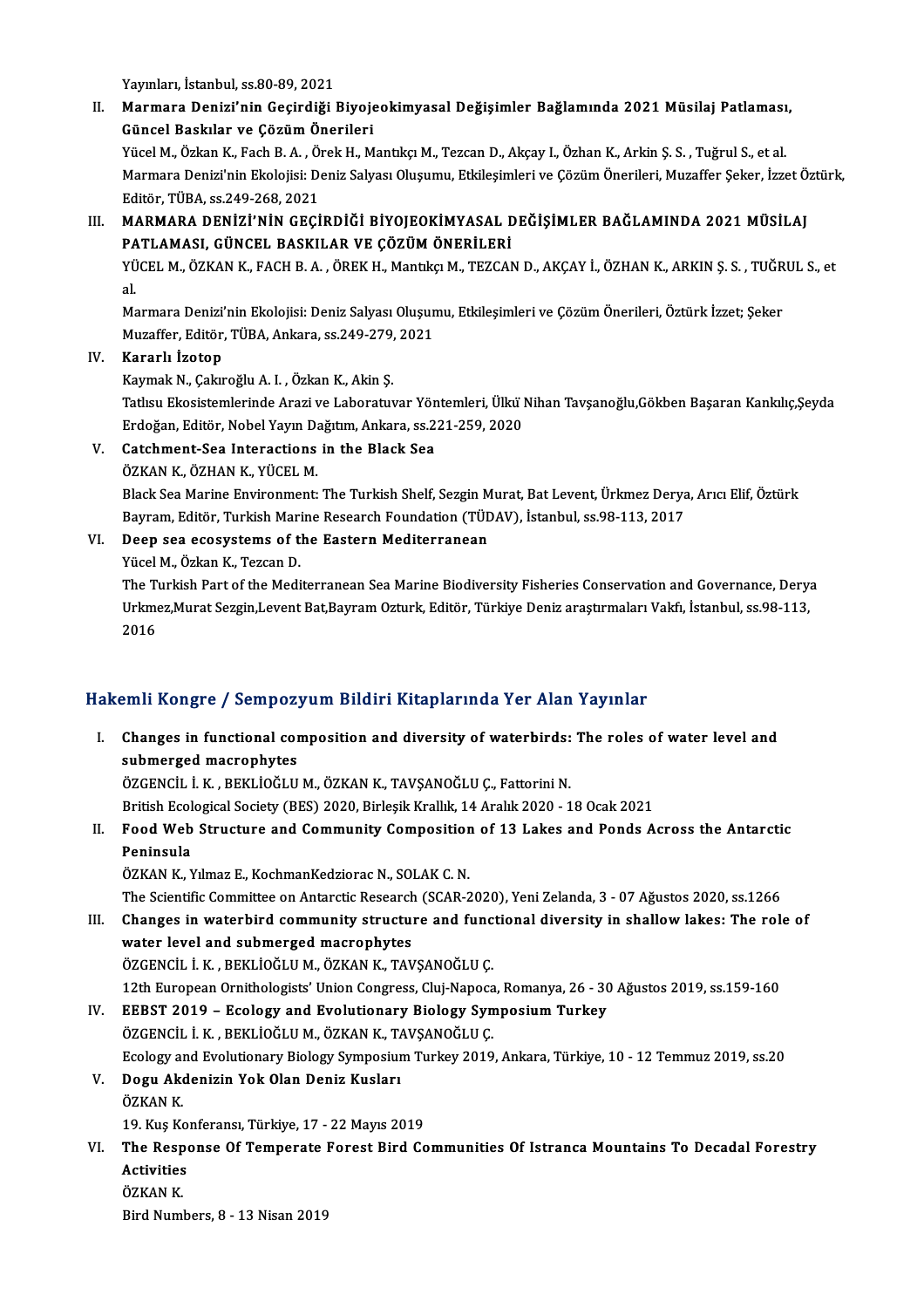- VII. The response of abundance and community structure of ghost crab communities to changes in<br>human beach use and seastel behitet suality in the East Medi, terranean The response of abundance and community structure of ghost crab comn<br>human beach use and coastal habitat quality in the East Medi- terranean. The response of abundan<br>human beach use and coa<br>Bal M., Yapan B. Ç. , Özkan K.<br>8. International Sondy Beach human beach use and coastal habitat quality in the East Medi- terranean.<br>Bal M., Yapan B. Ç. , Özkan K.<br>8. International Sandy Beach Symposium, Heraklion, Yunanistan, 25 Mayıs 2018, ss.1<br>Sabillardaki İnsan Baskısı ve Ha, b
	-
- Bal M., Yapan B. Ç. , Özkan K.<br>8. International Sandy Beach Symposium, Heraklion, Yunanistan, 25 Mayıs 2018, ss.1<br>1. Sahillerdeki İnsan Baskısı ve Ha- bitat Özelliklerinin Hayalet Yengeç (Ocypode cursor)<br>1. Popülasyonların 8. International Sandy Beach Symposium, Herakli<br>Sahillerdeki İnsan Baskısı ve Ha- bitat Özelli<br>Popülasyonlarının Bolluk ve Yapısına Etkisi<br>Pol M. Yapan B.C., Özkan K BalM.,YapanB.Ç. ,ÖzkanK. 3. Ulusal Deniz Bilimleri Kongresi, İzmir, Türkiye, 10 Mayıs 2018, ss.41
	- IX. Contrasting the permanently anoxic Black Sea with the rapidly deoxygenating Marmara Sea: Distinct 3. Ulusal Deniz Bilimleri Kongresi, İzmir, Türkiye, 10 Mayıs 2018, ss.41<br>Contrasting the permanently anoxic Black Sea with the rapidly deoxygenating Marmara Sea<br>The two processes of sulfur, nitrogen and oxygen in the two i Contrasting the permanently anoxic Black Sea with the rapidly deoxygenating Marmara Sea: Distine<br>redox processes of sulfur, nitrogen and oxygen in the two interconnected enclosed basins<br>YÜCEL M., SALİHOĞLU B., Örek H., Fac redox processes of sulfur, nitrogen and<br>YÜCEL M., SALİHOĞLU B., Örek H., Fach B., Ark<br>Ocean Sciences Meeting 2018, 12 Şubat 2018<br>Comparing the permanently apovis Blasl YÜCEL M., SALİHOĞLU B., Örek H., Fach B., Arkın S., ÖZKAN K., AKÇAY İ., Güraslan C., TEZCAN D., Gazihan A., et al.<br>Ocean Sciences Meeting 2018, 12 Şubat 2018<br>X. Comparing the permanently anoxic Black Sea with the rapidly d
	- Ocean Sciences Meeting 2018, 12 Şubat 2018<br>X. Comparing the permanently anoxic Black Sea with the rapidly deoxygenating Marmara Sea: Distinct<br>redox processes of sulfur, nitrogen and oxygen in the two interconnected basins. Comparing the permanently anoxic Black Sea with the rapidly deoxygenating Marmara Sea: Distinct<br>redox processes of sulfur, nitrogen and oxygen in the two interconnected basins.<br>YÜCEL M., SALİHOĞLU B., Örek H., FACH B. A. , re<br>YÜ<br>al. YÜCEL M., SALİHOĞLU B., Örek H., FACH B. A. , Arkın S., AKOĞLU E., ÖZKAN K., AKÇAY İ., (<br>al.<br>Ocean Sciences Meeting 2018, Portland, Amerika Birleşik Devletleri, 12 - 16 Şubat 2018<br>Doğu Akdaniz Deniz Kanlumbağaları Banulasy al.<br>Ocean Sciences Meeting 2018, Portland, Amerika Birleşik Devletleri, 12 - 16 Şubat 2018<br>XI. Doğu Akdeniz Deniz Kaplumbağaları Populasyonlarının Genetik Yapısı

- OğulF.N. ,KARAHANA.,BETONSNAPED.,CANBOLATA.F. ,SÖNMEZB.,SNAPER.,KIDEYŞA.E. ,ÖZKANK. Doğu Akdeniz Deniz Kaplumbağaları Populasyonlarının Genetik Yapısı<br>Oğul F. N. , KARAHAN A., BETON SNAPE D., CANBOLAT A. F. , SÖNMEZ B., SNAPE R<br>V. ULUSAL DENİZ KAPLUMBAĞALARI SEMPOZYUMU, Türkiye, 6 - 08 Aralık 2017<br>Marmara
- XII. Marmara Denizi için Bütünleşik Modelleme Sistemi V. ULUSAL DENİZ KAPLUMBAĞALARI SEMPOZYUMU, Türki<br>Marmara Denizi için Bütünleşik Modelleme Sistemi<br>SALİHOĞLU B., TUĞRUL S., ÖZKAN K., TEZCAN D., YÜCEL M.<br>Marmara danizi Samnazızımı Türkiye 21 - 22 Kasım 2017 SALİHOĞLU B., TUĞRUL S., ÖZKAN K., TEZCAN D., YÜCEL M.
- SALİHOĞLU B., TUĞRUL S., ÖZKAN K., TEZCAN D., YÜCEL M.<br>Marmara denizi Sempozyumu, Türkiye, 21 22 Kasım 2017<br>XIII. SEABIRDS OF THE NORTH EAST MEDITERRANEAN: SEABIRDS AS SENTINELS OF ECOSYSTEM HEALTH<br>VARAN B. G. ÖZKAN Marmara denizi Sempozyumu, Türkiye, 21 - 22 Kasım 2017<br>SEABIRDS OF THE NORTH EAST MEDITERRANEAN: SE.<br>YAPAN B. Ç. , ÖZKAN K.<br>International Iskenderun Bay Symposium, 11 - 13 Ekim 2017 SEABIRDS OF THE NORTH EAST MEDITERRANEAN: SEAPAN B.C., ÖZKAN K.<br>International Iskenderun Bay Symposium, 11 - 13 Ekim 2017<br>Constis structure of the breeding Audouin's sull (Laru

- YAPAN B. Ç. , ÖZKAN K.<br>International Iskenderun Bay Symposium, 11 13 Ekim 2017<br>XIV. Genetic structure of the breeding Audouin's gull (Larus audouinii) in the Mediterranean<br>XARAN B. G. BERKTAS IL KARAHAN A. ORO 4. CUINART International Iskenderun Bay Symposium, 11 - 13 Ekim 2017<br>Genetic structure of the breeding Audouin's gull (Larus audou<br>YAPAN B. Ç. , PERKTAŞ U., KARAHAN A., ORO d., GUİNART M., ÖZKAN K.<br>41 Watarbirds Congress, 9, .13 Ağus Genetic structure of the breeding Audoui<br>YAPAN B. Ç. , PERKTAŞ U., KARAHAN A., ORO d.<br>41. Waterbirds Congress, 8 - 12 Ağustos 2017<br>Preeding seebinds of Festern Mediterran YAPAN B. Ç. , PERKTAŞ U., KARAHAN A., ORO d., GUİNART M., ÖZKAN K.<br>41. Waterbirds Congress, 8 - 12 Ağustos 2017<br>XV. Breeding seabirds of Eastern Mediterranean islands and the currents status of Audouin's Gull<br>(Larus au
- 41. Waterbirds Cong<br>Breeding seabirds<br>(Larus audouinii)<br>Özkan K. Vanan B. G Breeding seabirds<br>(Larus audouinii)<br>Özkan K., Yapan B. Ç.<br>41. Watarbirds Cong (Larus audouinii)<br>Özkan K., Yapan B. Ç.<br>41. Waterbirds Congress. Iceland, Reykjavik, İzlanda, 08 Ağustos 2017<br>Fonest bird sommunity neanonse to a desade of fonestw estivi

- Özkan K., Yapan B. Ç.<br>41. Waterbirds Congress. Iceland, Reykjavik, İzlanda, 08 Ağustos 2017<br>XVI. Forest bird community response to a decade of forestry activities in Istranca Forests. Özkan K. ,<br>Turkay, 2017 41. Waterbirds<br>Forest bird co<br>Turkey. 2017.<br>ÖZVAN V Forest bi<br>Turkey. 2<br>ÖZKAN K.<br>W. Eseleg Turkey. 2017.<br>ÖZKAN K.<br>IV. Ecology and Evolutionary Biology Symposium, 11 - 13 Temmuz 2017
	-

ÖZKAN K.<br>IV. Ecology and Evolutionary Biology Symposium, 11 - 13 Temmuz 2017<br>XVII. The effect of human beach use on the abundance and distribution of ghost crabs in East<br>Mediterranean IV. Ecology and E<br><mark>The effect of hu</mark><br>Mediterranean.<br>bel m. YABAN B. The effect of human beach<br>Mediterranean.<br>bal m., YAPAN B. Ç. , ÖZKAN K.<br>4th Ecology and Evolutionery. Mediterranean.<br>bal m., YAPAN B. Ç. , ÖZKAN K.<br>4th Ecology and Evolutionary Biology Symposium Turkey, 11 - 13 Temmuz 2017

XVIII. Ecological Campus: Ecology in Backyard

4th Ecology and Evolutionary Biology Symposium Turkey, 11 - 13 Temmuz 2017<br><mark>Ecological Campus: Ecology in Backyard</mark><br>Yapan B. Ç. , Akkuş G., Başkır,Başkır S., Çoraman,Çoraman E., Oğul,Oğul F. N. N. , Özkan K., Tohumcu B. E. Ec<br>Ya<br>D. Yapan B. Ç. , Akkuş G., Başkır,Başkır S., Çoraman,Çoraman E., Oğul,Oğul F. N. N. , Özkan K., Tohumcu<br>D.<br>4th Ecology and Evolutionary Biology Symposium Turkey, Ankara, Türkiye, 11 - 13 Temmuz 2017<br>Selecting aite and anesies

# D.<br>4th Ecology and Evolutionary Biology Symposium Turkey, Ankara, Türkiye, 11 - 13 Temmuz 2017<br>XIX. Selecting site and species for conservation/restoration A case study from coastal ecosystems: Sea<br>hinds and Audavin's G 4th Ecology and Evolutionary Biology Symposium Turkey, Ankara, Türkiye, 11 - 13 Temmuz 2017<br>Selecting site and species for conservation/restoration A case study from coastal ecos<br>birds and Audouin's Gulls<br>YAPAN B. C., ÖZKA Selecting site and spo<br>birds and Audouin's<br>YAPAN B.Ç.,ÖZKAN K.<br>CACEish BegianalEypen

CACFish RegionalExpert Meeting on Conservation and Management of Fish Genetic Resources, 2 - 04 Mayıs 2017

YAPAN B. Ç. , ÖZKAN K.<br>CACFish RegionalExpert Meeting on Conservation and Management of Fish Genetic Resources, 2 - 04<br>XX. Status and structure of breeding gull populations in North eastern Mediterranean island<br>XAPAN B. G. CACFish RegionalExpert Meeting on Conservation and Ma<br>Status <mark>and structure of breeding gull populations</mark> i<br>YAPAN B. Ç. , PERKTAŞ U., KARAHAN A., ORO D., ÖZKAN K.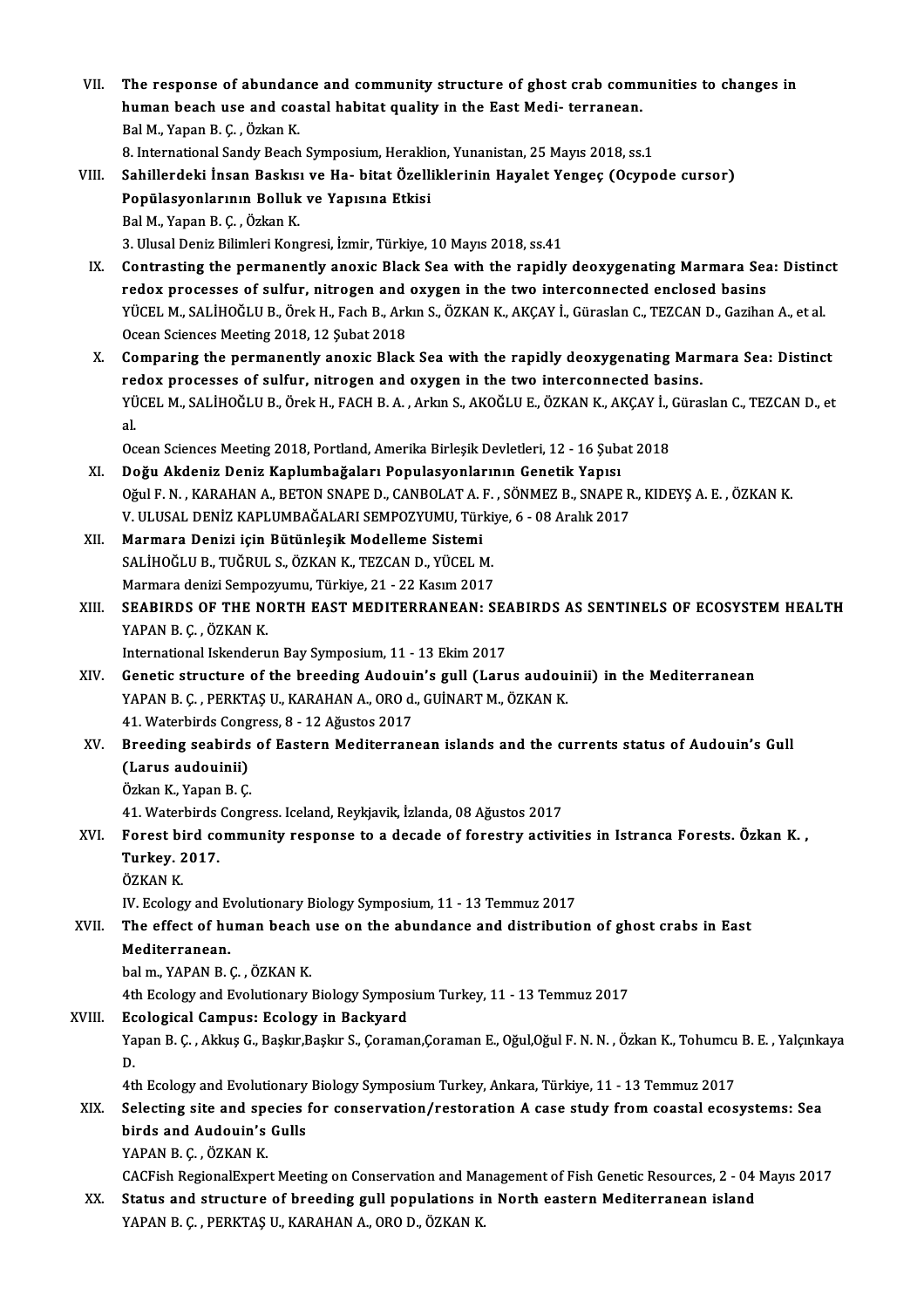3rd Ecology and Evolutionary Biology Symposium, 31 Ağustos - 01 Ekim 2016<br>Conetis analygis of North Eastern Mediterranean nopulations of spee

3rd Ecology and Evolutionary Biology Symposium, 31 Ağustos - 01 Ekim 2016<br>XXI. Genetic analysis of North-Eastern Mediterranean populations of green sea turtle and loggerhead sea<br>turtle 3rd Ece<br>Geneti<br>turtle<br>očuu u Genetic analysis of North-Eastern Mediterranean populations of green sea turtle and loggerhea<br>turtle<br>OĞUL F.N. , KARAHAN A., BETON SNAPE D., CANBOLAT A. F. , SÖNMEZ B., SNAPE R., KIDEYŞ A. E. , ÖZKAN K.<br>2rd Ecclegy and Evo turtle<br>OĞUL F. N. , KARAHAN A., BETON SNAPE D., CANBOLAT A. F. , SÖNMEZ B., SNAPE R., KIDEYŞ A. E. , ÖZKAN K.

OĞUL F. N. , KARAHAN A., BETON SNAPE D., CANBOLAT A. F. , SÖNMEZ B., SNAPE R., KIDEYŞ A. E. , ÖZKAN K.<br>3rd Ecology and Evolutionary Biology Symposium, 31 Ağustos - 01 Eylül 2016<br>XXII. Genetic analysis of north eastern

3rd Ecology and Evolutionary Biology Symposium, 31 Ağustos - 01 Eylül 2016<br>Genetic analysis of north eastern Mediterranean populations of green sea turtle and loggerl<br>turtle<br>Oğul F. N. , Karahan A., BETON SNAPE D., CANBOLA Genetic analysis of north eastern Mediterranean populations of green sea turtle and loggerl<br>turtle<br>Oğul F. N. , Karahan A., BETON SNAPE D., CANBOLAT A. F. , SÖNMEZ B., Snape R., KIDEYŞ A. E. , ÖZKAN K.<br>III. Eselegy and Evo

III. Ecology and Evolutionary Biology Symposium, 31 Ağustos - 01 Eylül 2016 Oğul F. N., Karahan A., BETON SNAPE D., CANBOLAT A. F., SÖNMEZ B., Snape R., KIDEYS A<br>III. Ecology and Evolutionary Biology Symposium, 31 Ağustos - 01 Eylül 2016<br>XXIII. Danish lake plankton opportunities of analysing long

- ÖZKAN K., Jeppesen E., Bjerring R., Johansson L. S. , Sondergaard M., Lauridsen T., Davidson T., Svenning J. C.<br>III. Ecology and Evolutionary Biology Symposium, 31 Ağustos 01 Eylül 2016 Danish lake plankton opportunities of analysing long term monitorin<br>ÖZKAN K., Jeppesen E., Bjerring R., Johansson L. S. , Sondergaard M., Lauridser<br>III. Ecology and Evolutionary Biology Symposium, 31 Ağustos - 01 Eylül 201
- XXIV. Lakemorphometry and occurrence sticklebacks are themain drivers of size and age structure of III. Ecology and Evolutionary Biology Symposium, 31 Ağustos -<br>Lake morphometry and occurrence sticklebacks are the<br>arctic charr Salvelinus alpinus in west Greenland lakes<br>Arranz L. Banciam L. Bruest S. Landkildebus E. Laur Lake morphometry and occurrence sticklebacks are the main drivers of size and age structure of<br>arctic charr Salvelinus alpinus in west Greenland lakes<br>Arranz I., Benejam L., Brucet S., Landkildehus F., Lauridsen T., Davids arctic charr Salv<br>Arranz I., Benejam<br>N., ÖZKAN K., et al.<br><sup>22nd SU. Congrees</sub></sup> Arranz I., Benejam L., Brucet S., Landkildehus F., Laur<br>N., ÖZKAN K., et al.<br>33rd SIL Congreeess, 31 Temmuz - 05 Ağustos 2016<br>VESİL DENİZ KARLIMPAĞASI VE İRİPAS DENİZ 33rd SIL Congreeess, 31 Temmuz - 05 Ağustos 2016

N., ÖZKAN K., et al.<br>33rd SIL Congreeess, 31 Temmuz - 05 Ağustos 2016<br>XXV. YEŞİL DENİZ KAPLUMBAĞASI VE İRİBAŞ DENİZ KAPLUMBAĞASININKUZEYDOĞU AKDENİZ<br>POPULASYONLARININ GENETİK ANALİZİ YEŞİL DENİZ KAPLUMBAĞASI VE İRİBAŞ DENİZ KAPLUMBAĞASININKUZEYDOĞU AKDENİZ<br>POPULASYONLARININ GENETİK ANALİZİ<br>Oğul F. N. , KARAHAN A., BETON SNAPE D., CANBOLAT A. F. , SÖNMEZ B., SNAPE R., KIDEYŞ A. E. , ÖZKAN K.<br>TürkiyeDoni POPULASYONLARININ GENETİK ANALİZİ<br>Oğul F. N. , KARAHAN A., BETON SNAPE D., CANBOLAT A. F. , SÖNMEZ B.,<br>TürkiyeDeniz Bilimleri Konferansı, Türkiye, 31 Mayıs - 03 Haziran 2016<br>ADA MARTISI (Larus audoninii), DOĞU AKDENİZ POPÜ Oğul F. N. , KARAHAN A., BETON SNAPE D., CANBOLAT A. F. , SÖNMEZ B., SNAPE R., KIDEYŞ A. E. , ÖZ<br>TürkiyeDeniz Bilimleri Konferansı, Türkiye, 31 Mayıs - 03 Haziran 2016<br>XXVI. ADA MARTISI (Larus audouinii) DOĞU AKDENİZ P TürkiyeDeniz Bilimleri Konferansı, Türkiye, 31 Mayıs - 03 Haziran 2016<br>ADA MARTISI (Larus audouinii) DOĞU AKDENİZ POPÜLASYONLARININYA<br>DEĞİŞİKLİKLERİNİN GENETİK YÖNTEMLERKULLANILARAK ANLAŞILMASI<br>YARAN B.C., RERKTAS IL KARAH

ADA MARTISI (Larus audouinii) DOĞU AKDENİZ PO<br>DEĞİŞİKLİKLERİNİN GENETİK YÖNTEMLERKULLAN<br>YAPAN B. Ç. , PERKTAŞ U., KARAHAN A., Oro D., ÖZKAN K.<br>TürkiyoDoniz Pilimleri Konferansı Türkiye 31 Mayıs - 03 DEĞİŞİKLİKLERİNİN GENETİK YÖNTEMLERKULLANILARAK ANL<br>YAPAN B. Ç. , PERKTAŞ U., KARAHAN A., Oro D., ÖZKAN K.<br>TürkiyeDeniz Bilimleri Konferansı, Türkiye, 31 Mayıs - 03 Haziran 2016<br>Polas of elimate through hydrology and nutri YAPAN B. Ç. , PERKTAŞ U., KARAHAN A., Oro D., ÖZKAN K.<br>TürkiyeDeniz Bilimleri Konferansı, Türkiye, 31 Mayıs - 03 Haziran 2016<br>XXVII. Roles of climate through hydrology and nutrient enrichment on Ecology of Mediterranean Sh TürkiyeDeniz Bilimleri Konferansı, Türkiye, 31 Mayıs - 03 Haziran 2016

## BEKLİOĞLU M., Tavşanoğlu N., Çakiroğlu İ., Levi E., ERDOĞAN Ş., Bucak T., ÖZKAN K., ÖZEN A., Brucet S., Jeppesen E. 9th Symposium for European Freshwater Sciences 2015, Geneva, 5 - 10 Temmuz 2015

## Desteklenen Projeler

BEKLİOĞLU M., AUDET J., DAVİDSON T. A., KARAKAYA N., ÖZKAN K., JEPPESEN E., YILMAZ G., Yükseköğretim Kurumları D'esteklioğlu M., AUDET J., DAVİDSON T. A. , KARAKAYA N., ÖZKAN K., JEPPESEN E., YILMAZ G., Yükseköğretim Kurumları<br>Destekli Proje, Understanding the complex interaction of salinization and eutrophication on Green House Ga BEKLİOĞLU M., AUDET J., DAVİDSON T. A. , KARA<br>Destekli Proje, Understanding the complex intera<br>of Anatolian inland waters, 2021 - Devam Ediyor<br>ÖZKAN K. CB Strateji ve Bütse Baskaplığı (Kallanı Destekli Proje, Understanding the complex interaction of salinization and eutrophication on Green House Gas emissions<br>of Anatolian inland waters, 2021 - Devam Ediyor<br>ÖZKAN K., CB Strateji ve Bütçe Başkanlığı (Kalkınma Baka

of Anatolian inland waters, 2021 - Devam Ediyor<br>ÖZKAN K., CB Strateji ve Bütçe Başkanlığı (Kalkınma Bakanlığı) Projesi, Deniz Ekosistem ve İklim Araştırmaları Merkezi,<br>2012 - Devam Ediyor ÖZKAN K., CB Strateji ve Bütçe Başkanlığı (Kalkınma Bakanlığı) Projesi, Deniz Ekosistem ve İklim Araştırmalar<br>2012 - Devam Ediyor<br>Özhan K., Özkan K., Akoğlu E., TÜBİTAK Projesi, Yeraltı suyu taşınımlarının Kilikya Baseni s

2012 - Devam Ediyor<br>Özhan K., Özkan K., Akoğlu E., TÜBİTAK Projesi, Yeraltı suyu taşınımlarının Kilikya Baseni su<br>bütçesindeki yerinin gözlem, radyoizotop ve modelleme çalışmaları ile tespiti, 2021 - 2024<br>ÖZKAN K. XABAN B. Özhan K., Özkan K., Akoğlu E., TÜBİTAK Projesi, Yeraltı suyu taşınımlarının Kilikya Baseni su ve besin elementi<br>bütçesindeki yerinin gözlem, radyoizotop ve modelleme çalışmaları ile tespiti, 2021 - 2024<br>ÖZKAN K., YAPAN B.

bütçesindeki yerinin gözlem, radyoizotop ve modelleme<br>ÖZKAN K., YAPAN B. Ç. , Yükseköğretim Kurumları Dest<br>Time Series) ile Uyumlu Olarak İzlenmesi, 2018 - 2020<br>TEZCAN D. ÖZKAN K. UYSAL Z. AKOĞLU E. TUĞRUL S ÖZKAN K., YAPAN B. Ç. , Yükseköğretim Kurumları Destekli Proje, ODTÜ Erdemli Kampüsü Ekosisteminin ETS (Erdemli<br>Time Series) ile Uyumlu Olarak İzlenmesi, 2018 - 2020<br>TEZCAN D., ÖZKAN K., UYSAL Z., AKOĞLU E., TUĞRUL S., KID

Time Series) ile Uyumlu Olarak İzlenmesi, 2018 - 2020<br>TEZCAN D., ÖZKAN K., UYSAL Z., AKOĞLU E., TUĞRUL S., KIDEYŞ A. E. , YÜCEL M., SALİHOĞLU B., ZENGİNER YILMAZ A.,<br>Yükseköğretim Kurumları Destekli Proje, Erdemli Zaman Se TEZCAN D., ÖZKAN K., UYSAL Z., AKOĞLU E., TUĞRUL S., KIDEYŞ A. E. , YÜCEL M., SALİHOĞLU B., ZENGİNER YILMAZ A.,<br>Yükseköğretim Kurumları Destekli Proje, Erdemli Zaman Serisi Deniz Araştırmaları 2017, 2017 - 2019<br>ÖZKAN K., K

Yükseköğretim Kurumları Destekli Proje, Erdemli Zaman Serisi Deniz Araştırmaları 2017, 2017 - 2019<br>ÖZKAN K., KARAHAN A., OĞUL F. N. , Karahan A., KIDEYŞ A. E. , ZENGİNER YILMAZ A., Yükseköğretim Kurumları D<br>Proje, Yeşil De ÖZKAN K., KARAHAN A., OĞUL F. N. , Karahan A., KIDEYŞ A. E. , ZENGİNER YILMA<br>Proje, Yeşil Deniz Kaplumbağası, İribaşlı Deniz Kaplumbağası ve Nil Nehir Kaplun<br>Popülasyonlarının R35 Intron gen bölgesi kullanılarak incelenmes Proje, Yeşil Deniz Kaplumbağası, İribaşlı Deniz Kaplumbağası ve Nil Nehir Kaplumbağasının Kuzey-Doğu Akdeniz<br>Popülasyonlarının R35 Intron gen bölgesi kullanılarak incelenmesi, 2016 - 2019<br>Salihoğlu B., Tuğrul S., Fach Sali

Popülasyonlarının R35 Intron gen bölgesi kullanılarak incelenmesi, 2016 - 2019<br>Salihoğlu B., Tuğrul S., Fach Salihoğlu B. A. , Yücel M., Özhan K., Özkan K., Akoğlu E., Tezcan D., A<br>Kurumlarca Desteklenen Proje, Marmara Den Kurumlarca Desteklenen Proje, Marmara Denizi Bütünleşik Model Sistemi: Faz 1, 2017 - 2018

Özkan K., Diğer Resmi Kurumlarca Desteklenen Proje, Capacity Building on Marine Strategy Framework Directive in<br>Turkey, 2016 - 2018